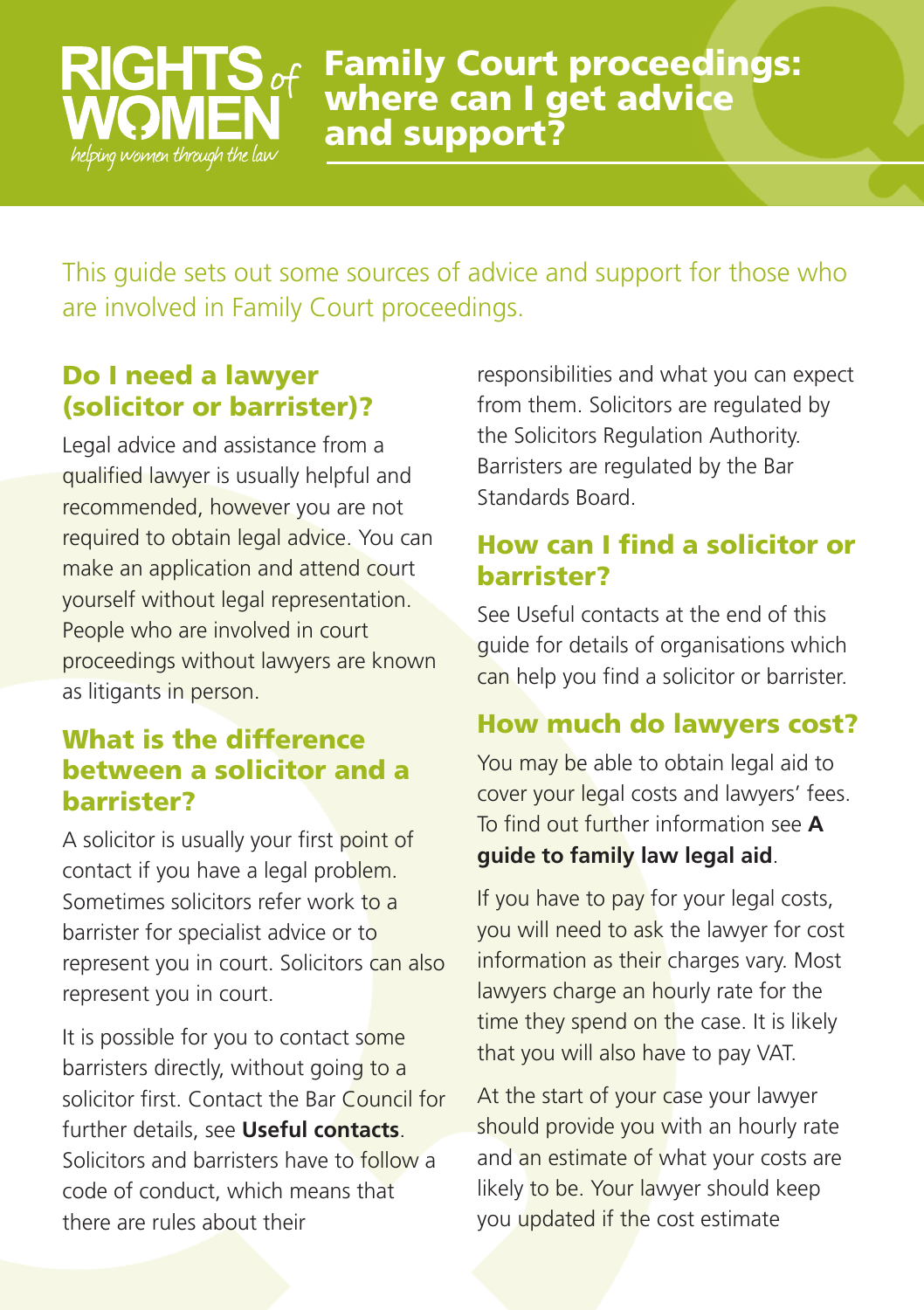changes, and provide you with regular bills so you can keep track of your costs.

Some solicitor firms and barristers charge fixed fees if they are only required to do specific pieces of work, in order to save costs. This may suit you if you are able to conduct most of your case yourself but need a lawyer to do particular pieces of work – such as drafting particular documents, providing advice on specific issues or representing you at a hearing.

Some people fund their legal expenses by taking out a loan. You should obtain independent financial advice before obtaining a loan.

#### **What if I am not eligible for legal aid and I cannot afford to pay a lawyer?**

If you cannot access legal aid and you cannot afford solicitor fees, you may be able to obtain some free advice from:

- **Our family law advice lines**. We provide telephone advice for women on all aspects of family law.
- There may be other advice lines that can provide advice on your specific issues. Some of these are listed in the **Useful contacts** section at the end of this guide.
- **Your local Citizens Advice**. Citizens Advice provides free, independent, confidential and impartial advice to everyone on a range of issues.
- **Your local Law Centre**. There are Law Centres across England and Wales providing advice, casework and representation.
- **The Bar Pro Bono Unit**. The Bar Pro Bono Unit is a charity which helps to find free legal assistance from volunteer barristers once your case is in court. You will need to be referred to them by another organisation.

You can find contact details for the above organisations in the **Useful contacts** section at the end of this guide.

This guide provides a general overview only, so there may be other sources of support and advice that have not been mentioned which are local to your area or specific to your issues.

# **McKenzie Friends**

If you do not have a lawyer then you can take one person who does not need to be legally qualified with you into the court to sit alongside you and provide general support (for example, a friend). That person is known as a McKenzie Friend.

You will need to ask the judge for permission to allow the McKenzie Friend to assist you. Requests for such assistance should only be refused for compelling reasons, and the judge must explain those reasons fully to you and your proposed McKenzie Friend.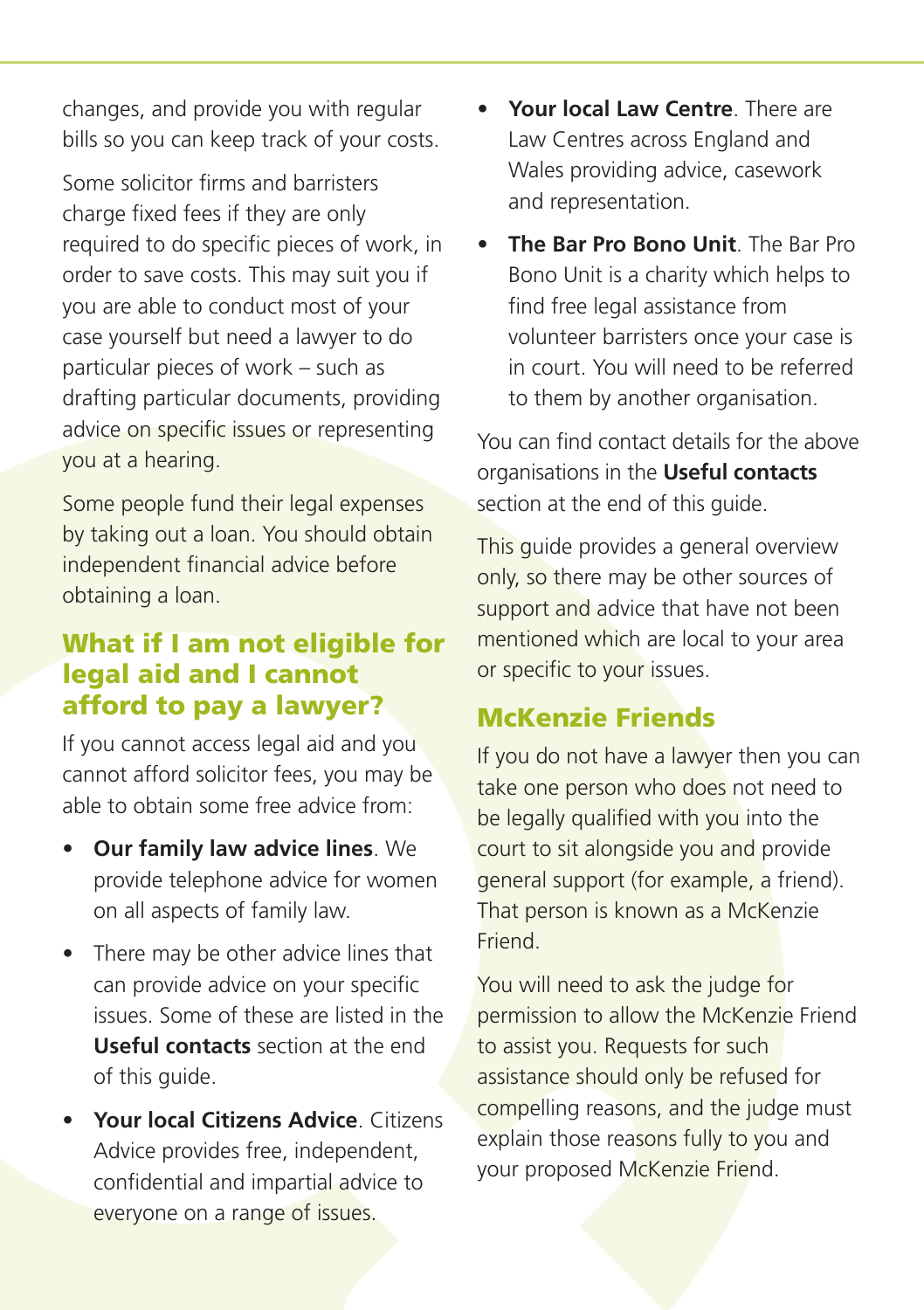A McKenzie Friend can sit with you, take notes, provide suggestions to you, and help you organise documents. A McKenzie Friend will not be allowed to speak on your behalf to the judge or the other party's lawyer unless they obtain special permission from the judge.

Generally, a McKenzie Friend will be somebody you know. There are organisations and individuals who offer services as McKenzie Friends either free of charge or for a fee. Please be aware however, that they are not regulated and may not be legally qualified.

#### **The Personal Support Unit**

The Personal Support Unit (PSU) is a charity which provides assistance for people attending the Family Court who do not have a lawyer. The PSU does not provide legal advice, but offers practical guidance and emotional support to help their clients solve their problems in a number of courts in England and Wales. The service is free. For further information about which courts they operate in visit their website:

#### **www.thepsu.org**

**The law is complex and may have changed since this guide was produced. This guide is designed to provide general information only for the law in England and Wales. You should seek up-todate, independent legal advice.**

**Rights of Women does not accept responsibility for any reliance placed on the legal information contained in this guide.**

For free, confidential, legal advice on family law including domestic violence, divorce and relationship breakdown and issues relating to children call the following:

Women living and working in London call **020 7490 2562**.The advice line is open Mon 11am–1pm and Tues – Wed 2–4pm.

For all women call **020 7251 6577**. The advice line is open Tues – Thurs 7–9pm and Fri 12–2pm.

For free, confidential, legal advice on immigration and asylum law or criminal and sexual violence visit

**www.rightsofwomen.org.uk** for our advice line details.